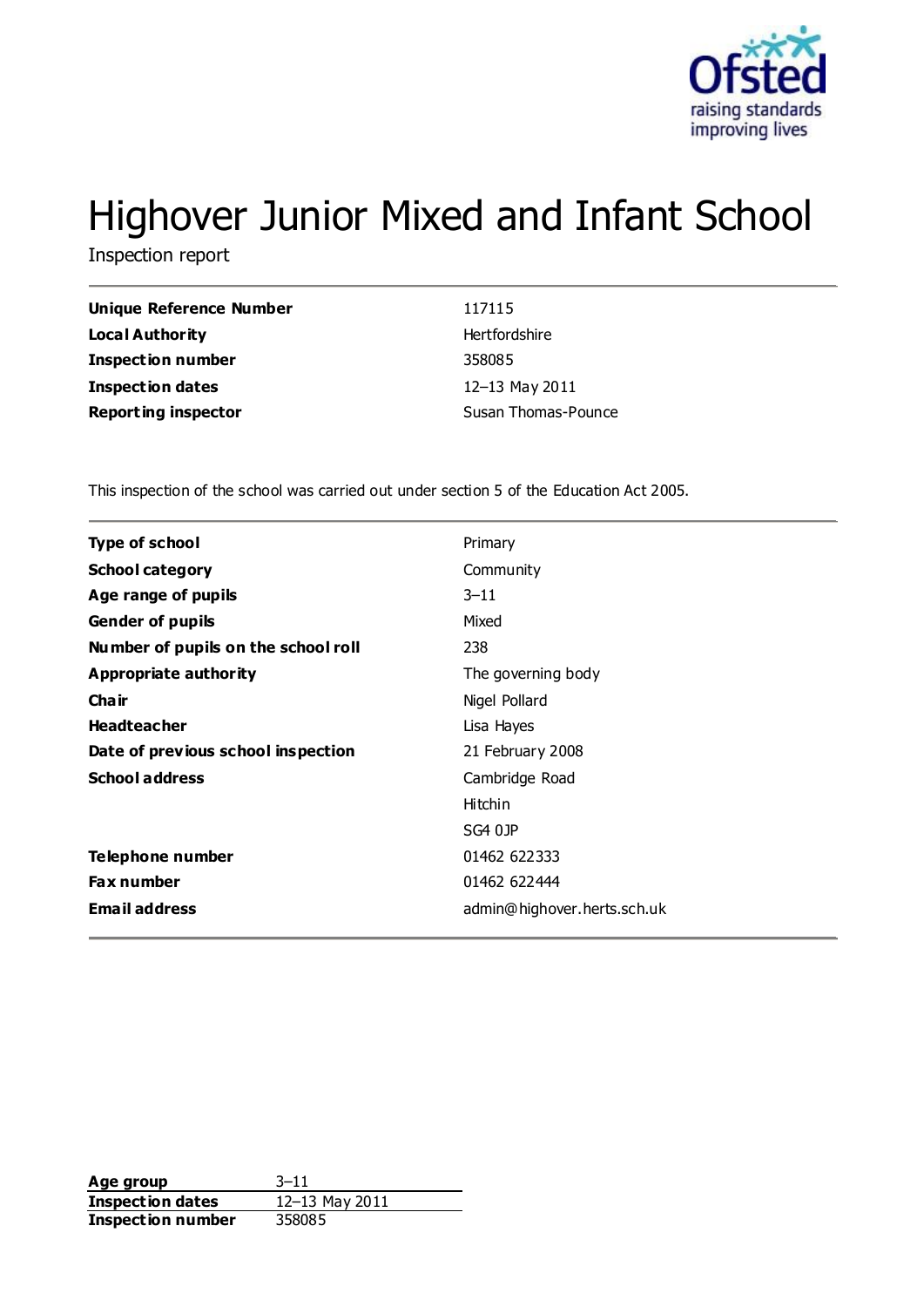The Office for Standards in Education, Children's Services and Skills (Ofsted) regulates and inspects to achieve excellence in the care of children and young people, and in education and skills for learners of all ages. It regulates and inspects childcare and children's social care, and inspects the Children and Family Court Advisory Support Service (Cafcass), schools, colleges, initial teacher training, work-based learning and skills training, adult and community learning, and education and training in prisons and other secure establishments. It assesses council children's services, and inspects services for looked after children, safeguarding and child protection.

Further copies of this report are obtainable from the school. Under the Education Act 2005, the school must provide a copy of this report free of charge to certain categories of people. A charge not exceeding the full cost of reproduction may be made for any other copies supplied.

If you would like a copy of this document in a different format, such as large print or Braille, please telephone 0300 123 4234, or email **[enquiries@ofsted.gov.uk](mailto:enquiries@ofsted.gov.uk)**.

You may copy all or parts of this document for non-commercial educational purposes, as long as you give details of the source and date of publication and do not alter the documentation in any way.

To receive regular email alerts about new publications, including survey reports and school inspection reports, please visit our website and go to 'Subscribe'.

Royal Exchange Buildings St Ann's Square Manchester M2 7LA T: 0300 123 4234 Textphone: 0161 618 8524 E: **[enquiries@ofsted.gov.uk](mailto:enquiries@ofsted.gov.uk)**

W: **[www.ofsted.gov.uk](http://www.ofsted.gov.uk/)**

© Crown copyright 2011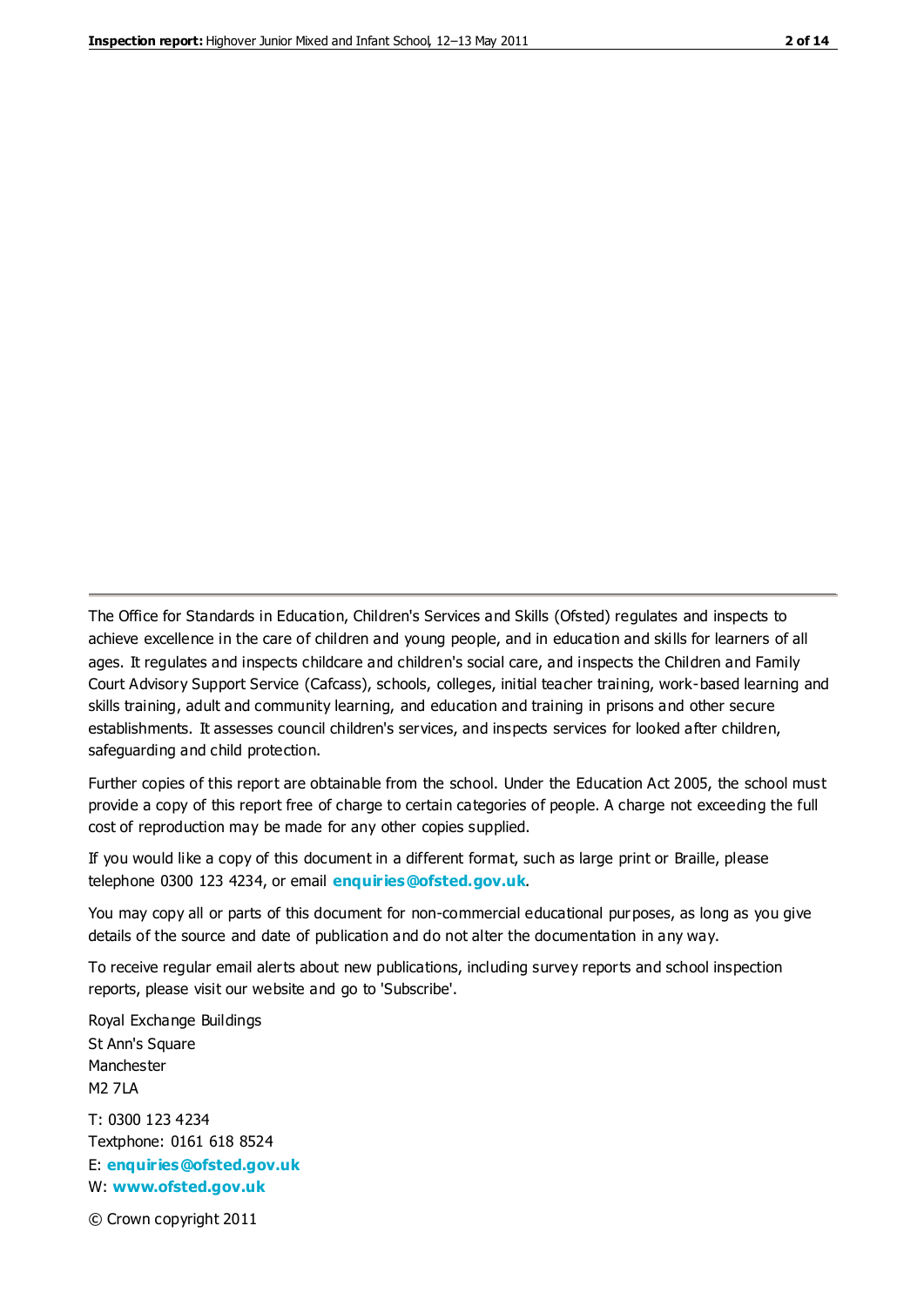# **Introduction**

This inspection was carried out by three additional inspectors. They observed a total of 13 lessons and eight teachers. They analysed the school's work, including samples of pupils' work, documents such as the school improvement plan, curriculum and lesson planning, and tracking of pupils' progress. Inspectors also looked at records of the school's monitoring of teaching and learning, minutes of governing body meetings and a range of policies which relate to the safety, care and well-being of pupils. They analysed the responses from 85 parent and carer questionnaires as well as those from staff and pupils. Inspectors met with the Chair of the Governing Body and all staff with key roles of responsibility. In addition to informal conversations in lessons, they held meetings with the school council and a group of pupils.

The inspection team reviewed many aspects of the school's work. It looked in detail at a number of key areas.

- The extent to which the school's approaches to supporting pupils' individual needs and abilities are improving their progress and achievement.
- $\blacksquare$  How well teachers use assessment information to plan effectively to meet the wide range of pupils' abilities.
- Whether the impact of the work of senior and middle leaders has improved provision and pupil outcomes.

# **Information about the school**

Highover is an average-sized school and draws its pupils from the local area. Pupils are from a wide range of ethnic backgrounds, with the largest group being those of White British heritage. The proportion of pupils who are learning English as an additional language is just above that found nationally. Very few, however, are at the early stages of learning English. The proportion of pupils with special educational needs and/or disabilities is below the national average. Most of these pupils have moderate learning difficulty or speech, language and communication needs. The proportion of pupils known to be eligible for free school meals is below the national average. The Early Years Foundation Stage comprises a Nursery and a Reception class. The school has achieved a number of nationally recognised awards including recognition of its work to promote healthy lifestyles.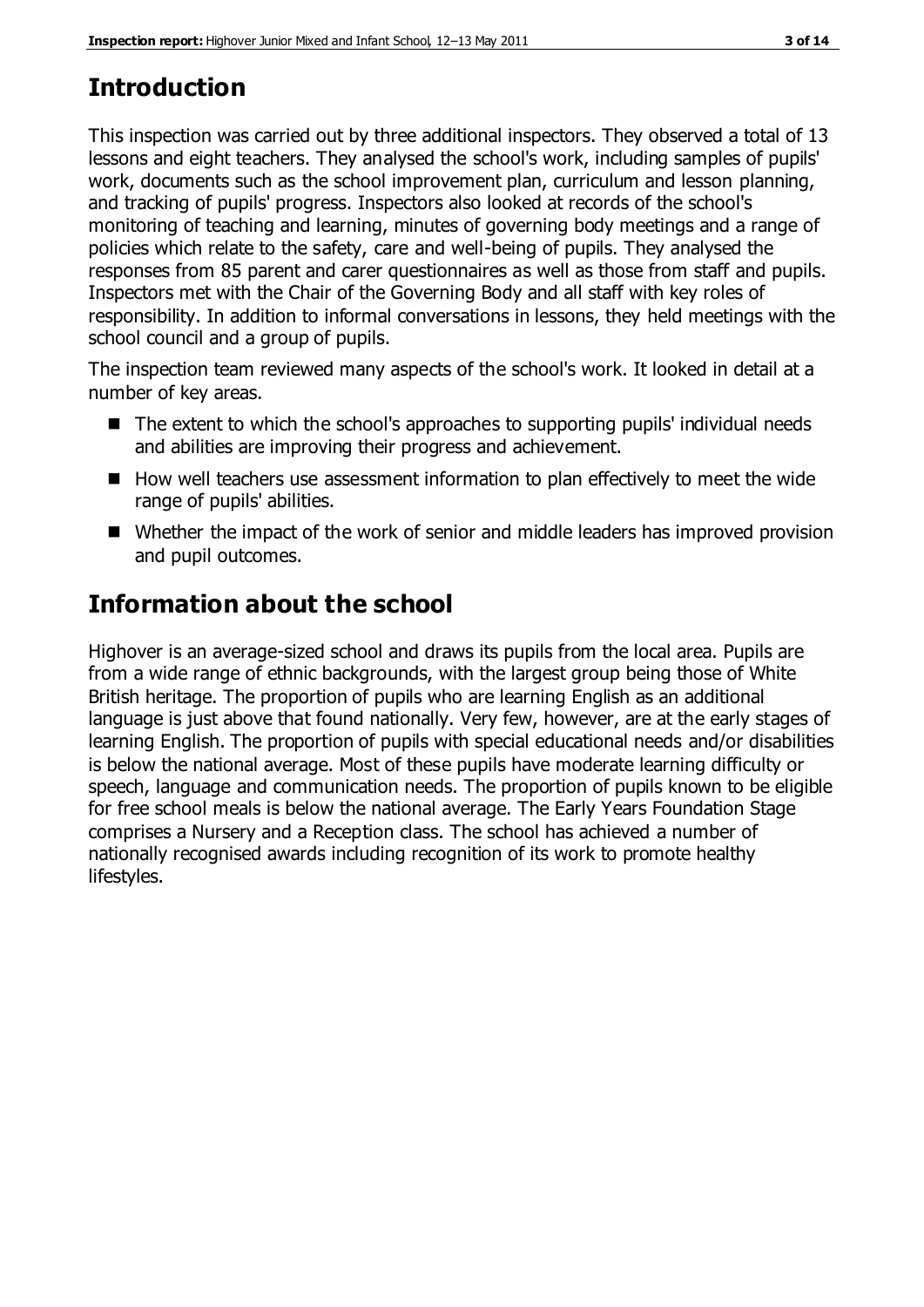**Inspection grades: 1 is outstanding, 2 is good, 3 is satisfactory, and 4 is inadequate** Please turn to the glossary for a description of the grades and inspection terms

# **Inspection judgements**

#### **Overall effectiveness: how good is the school? 2**

#### **The school's capacity for sustained improvement 2**

#### **Main findings**

In this good school, many things are done outstandingly well. At the core of the school's success is the outstanding level of care, guidance and support provided for pupils. This contributes significantly to pupils' positive attitudes to learning, their outstanding behaviour and excellent understanding of how to keep fit and healthy. Pupils' outstanding spiritual, moral, social and cultural development ensures positive relationships, effective collaboration and contributes to a friendly, happy environment. The school benefits from the confidence of its parents and carers and works effectively to build and maintain very constructive relationships with them. The partnerships with other schools and a range of outside agencies have extremely positive benefits for pupils' personal development. The Early Years Foundation Stage prepares children outstandingly well as learners. Pupils are proud of their school and their enjoyment is shown by their above-average attendance. Staff know pupils well as individuals and ensure all pupils are included as much a possible in activities which enhance and support their enjoyment. The school is especially successful in providing a wide range of enrichment activities such as sports, the arts and educational visits. Good, and sometimes outstanding, teaching and the well-planned curriculum are significant factors in ensuring most pupils, including those who find learning difficult, make good progress overall. Assessment information is being used rigorously to inform lessons, monitor progress and hold teachers to account.

Learning and progress are good at each key stage. While the majority of pupils make good progress, there remains some unevenness across subjects and year groups. The school is aware of this and has already made a positive start to make the necessary improvements through a comprehensive programme of staff training and detailed monitoring. The success of the initiatives to improve teaching and learning, effectively implemented by school leaders, has meant that pupil progress has accelerated, particularly over the last year, and academic achievement is now good and rising. Although pupils' attainment at the end of Year 6 is broadly average, it is higher in reading and mathematics than in writing. Pupils' skills in writing are improving, but there are not enough planned opportunities for them to consolidate and extend their writing skills in all their subjects.

Pupils achieve well because of the good teaching they receive. The school has made good use of the expertise of its own staff to develop a number of strengths in teaching. For example, good-quality questioning and the use of talk-partners helps pupils develop their ideas and take an active role in their learning. Even so, there are variations in its quality and in its impact on pupils' learning. Strong leadership ensures that the school is on the right path of continuous improvement based on an accurate evaluation of strengths and weaknesses. The curriculum teams are influential and play an increasingly important role in motivating staff and improving provision in their areas. The shared vision of leaders and managers and their high ambition and success in implementing effective changes to raise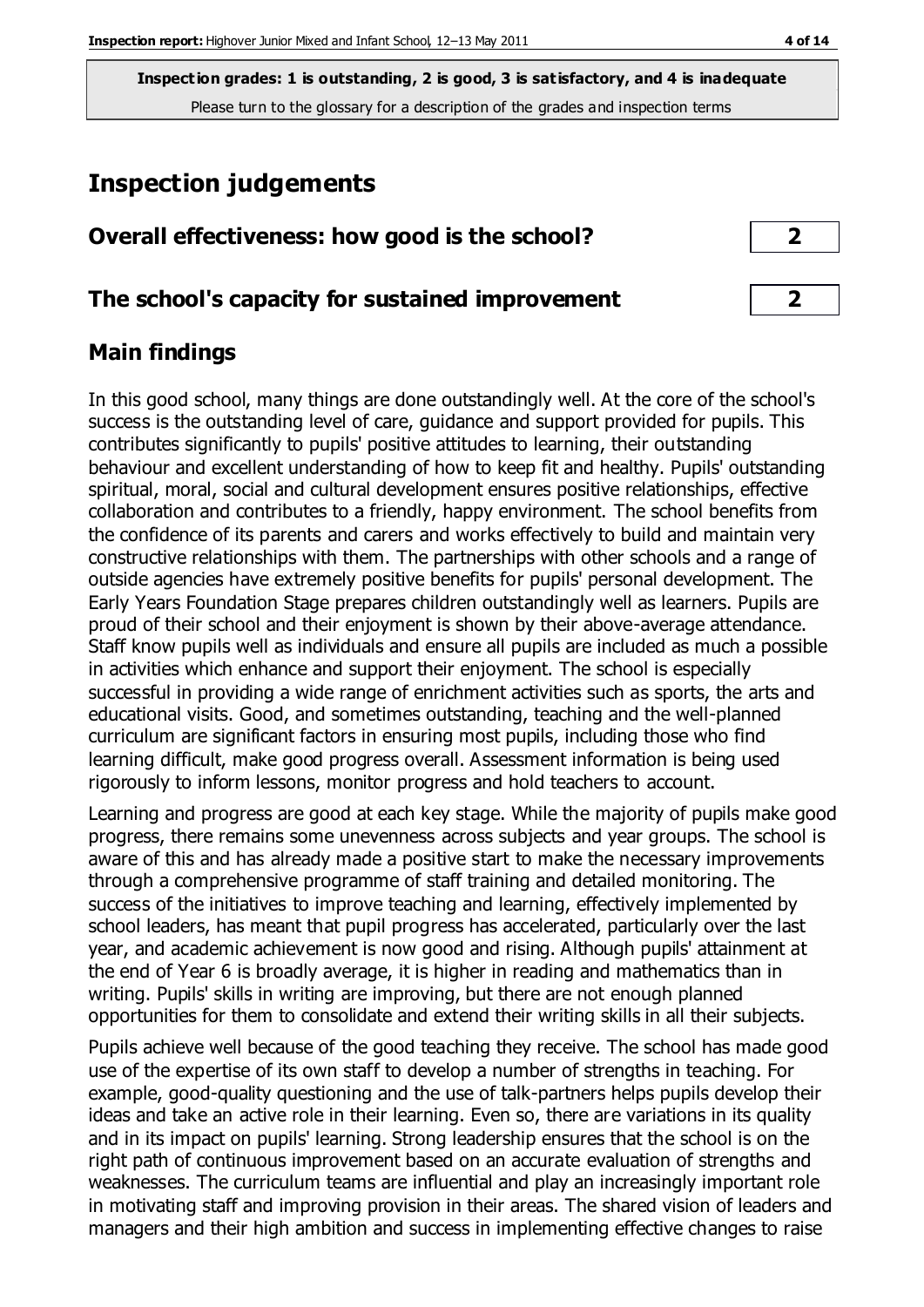**Inspection grades: 1 is outstanding, 2 is good, 3 is satisfactory, and 4 is inadequate** Please turn to the glossary for a description of the grades and inspection terms

achievement and improve many aspects of the school's work since the last inspection, demonstrate good capacity for further improvement.

#### **What does the school need to do to improve further?**

- Iron out inconsistencies in progress by:
	- ensuring the identified good features in teaching are fully established across all year groups and subjects.
- Raise attainment in writing to above average by:
	- providing pupils with regular opportunities to consolidate and extend their skills in writing in different subjects.

#### **Outcomes for individuals and groups of pupils 2**

Pupils' work in books and the school's own assessment information confirm that progress is good and accelerating. Pupils told inspectors they really enjoy school. This was evident in most lessons seen, where they were keen to learn and cooperating well in pairs and groups. A particular example of this was observed in a 'thinking skills' session. Here pupils worked well in groups to design an indoor game. They responded extremely well to the challenges they were presented with and most made outstanding progress. The buzz and level of interest was exciting and infectious. This creative style of teaching and the absorbing opportunities provided by the cross-curricular themes is one reason why progress is accelerating in the school. When they join the school, children's skills and understanding are often below the expectations for their age. Rates of learning and progress, and pupils' overall achievement are good and rising. Higher-attaining pupils are now achieving equally well as demonstrated by the increasing proportions of pupils who reach the higher levels at the end of each key stage. The school's continued focus on writing, at all stages, is beginning to bring about considerable improvement as seen in work in some lessons, displays around the school and pupils' books. The next step is for pupils to use these skills much more across the curriculum.

Pupils with moderate learning difficulties are supported well in class and in small groups. This gives them confidence and enables them to make as much progress as their peers. There are no significant differences in attainment between boys and girls, and pupils who speak English as an additional language are given suitable focused language support to ensure they can keep up with their classmates.

The wider personal development and well-being of pupils are equally strong. Pupils have a good understanding of how to keep themselves safe. They make a good contribution to school life and the wider community by taking on a range of responsibilities. They act as buddies looking after younger pupils and as members of the school council. Pupils have an excellent understanding of how to live a healthy lifestyle, enjoying the wide range of activities to help them keep and stay fit, which is reflected in their many national awards. Their above-average attendance helps pupils acquire good skills for the future.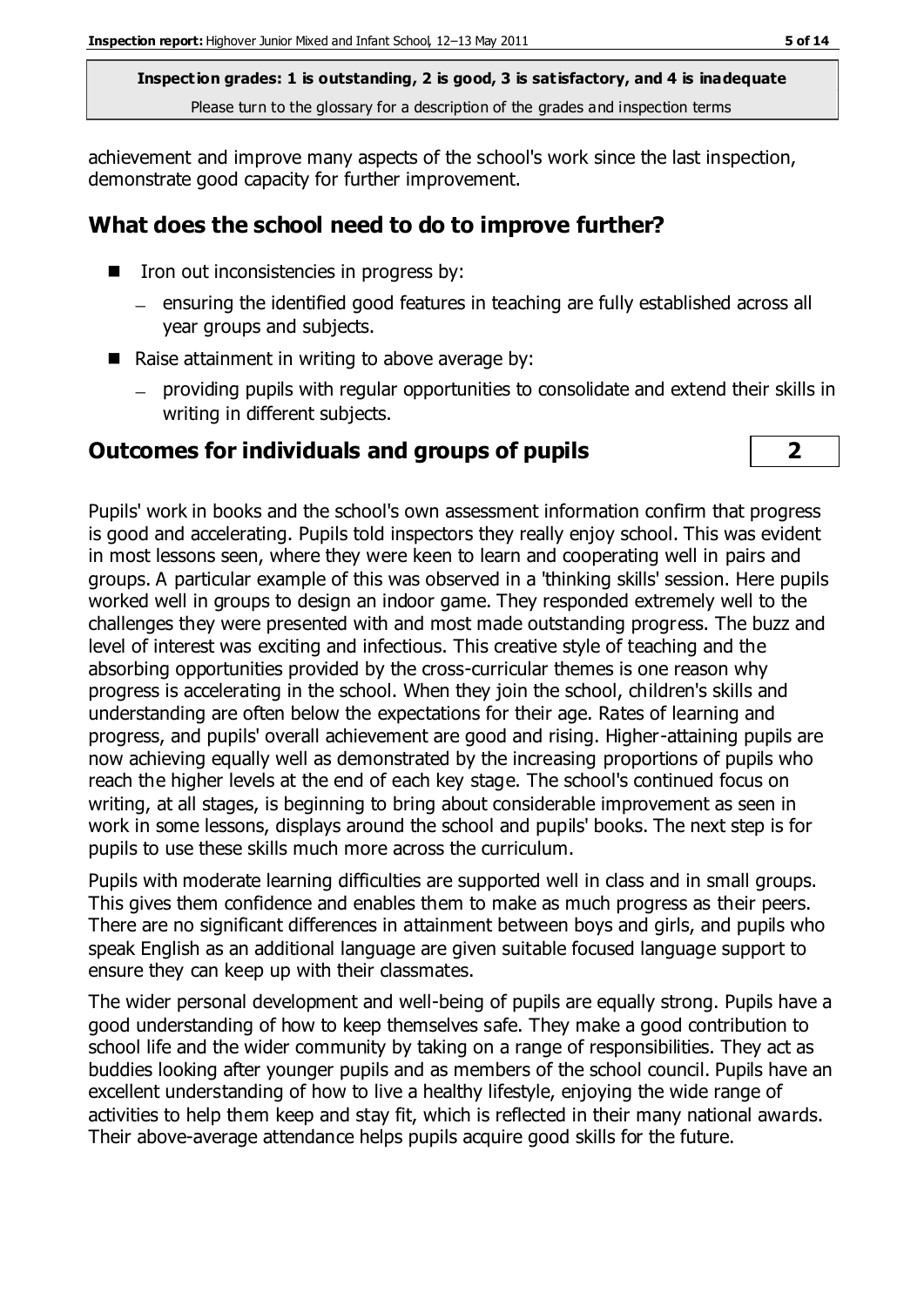Please turn to the glossary for a description of the grades and inspection terms

These are the grades for pupils' outcomes

| Pupils' achievement and the extent to which they enjoy their learning                                                     |                |
|---------------------------------------------------------------------------------------------------------------------------|----------------|
| Taking into account:<br>Pupils' attainment <sup>1</sup>                                                                   |                |
| The quality of pupils' learning and their progress                                                                        | $\mathcal{P}$  |
| The quality of learning for pupils with special educational needs and/or disabilities<br>and their progress               |                |
| The extent to which pupils feel safe                                                                                      | $\overline{2}$ |
| Pupils' behaviour                                                                                                         | 1              |
| The extent to which pupils adopt healthy lifestyles                                                                       |                |
| The extent to which pupils contribute to the school and wider community                                                   |                |
| The extent to which pupils develop workplace and other skills that will contribute to<br>their future economic well-being |                |
| Taking into account:<br>Pupils' attendance <sup>1</sup>                                                                   |                |
| The extent of pupils' spiritual, moral, social and cultural development                                                   |                |

<sup>1</sup> The grades for attainment and attendance are: 1 is high; 2 is above average; 3 is broadly average; and 4 is low

## **How effective is the provision?**

Pupils receive excellent care, guidance and support throughout the school day. This is evident in pupils' excellent standards of behaviour and good social skills. Leaders are very aware of those pupils who may be vulnerable because of their circumstances. They follow up concerns quickly and ensure actions taken are well- targeted to support individual children. Pupils are confident in expressing their views openly; they know they will be valued and respected.

The school's investment in training can be seen in teachers' good command of subject knowledge and the improving trend of achievement. The school has made good use of the individual expertise of its staff. In most lessons, explanations are short and focused questioning moves learning on at a brisk pace. A notable feature of the best lessons is effective use of assessment and teaching which engages pupils well, encouraging them to be resourceful and independent learners. Consequently, the high level of challenge in these lessons ensures all pupils make good and sometimes better progress and learning is challenging and memorable. This is, however, inconsistent across the school and progress is noticeably slower in a minority of lessons where these features are missing.

The school has developed an engaging curriculum that is making a stronger contribution to pupils' learning. There are increasing opportunities for pupils to apply basic skills in other subjects. The curriculum is enhanced well by a wide range of popular clubs and by visitors and visits, all of which effectively broaden pupils' experience, interest and self-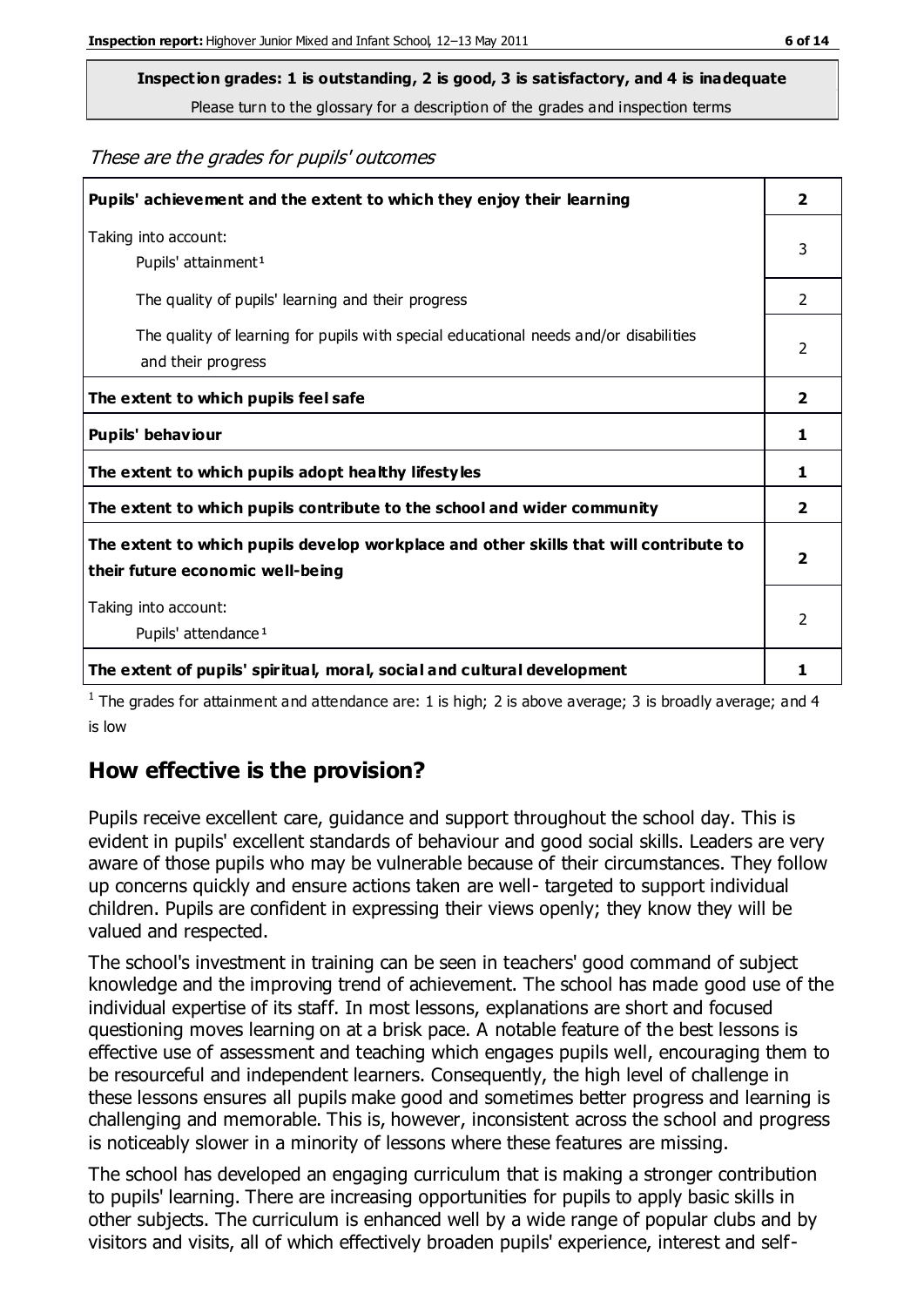Please turn to the glossary for a description of the grades and inspection terms

esteem. Effective curriculum initiatives have been developed that are helping to improve writing. Although much improved, pupils' writing skills are not reinforced enough through the creative curriculum.

These are the grades for the quality of provision

| The quality of teaching                                                                                    |  |
|------------------------------------------------------------------------------------------------------------|--|
| Taking into account:<br>The use of assessment to support learning                                          |  |
| The extent to which the curriculum meets pupils' needs, including, where relevant,<br>through partnerships |  |
| The effectiveness of care, guidance and support                                                            |  |

#### **How effective are leadership and management?**

The headteacher's dynamic leadership enthuses others to have the highest possible aspirations for all areas of school life. With good support from other senior leaders, weaknesses have been tackled with determination, including those identified at the previous inspection report. Plans for further improvement address the right priorities. The school has been successful in sustaining improvements in teaching and recognises that more needs to be done to share the excellent practice that exists in the school. In this inclusive environment, equality of opportunity and diversity are promoted well. Within and outside classrooms, pupils are treated with respect and there is careful tracking of pupils' needs. The school ensures all pupils have full access to all aspects of the school's curriculum. Well-developed support systems are complemented by an excellent range of partnerships with outside specialists who provide effective support for vulnerable pupils. Parents and carers are strongly engaged with the life of the school. The governing body is influential in shaping the direction of the school, making good use of governors' wide experience to benefit the school. They ask searching questions about the school's provision and pupils' outcomes. There are good-quality and robust systems for safeguarding. There is a strong focus on training staff to be alert to potential issues. Also record keeping is of good quality and risk assessments are thorough. The school is a harmonious place and leaders promote community cohesion well. The school has begun to implement plans to extend this at national and global levels.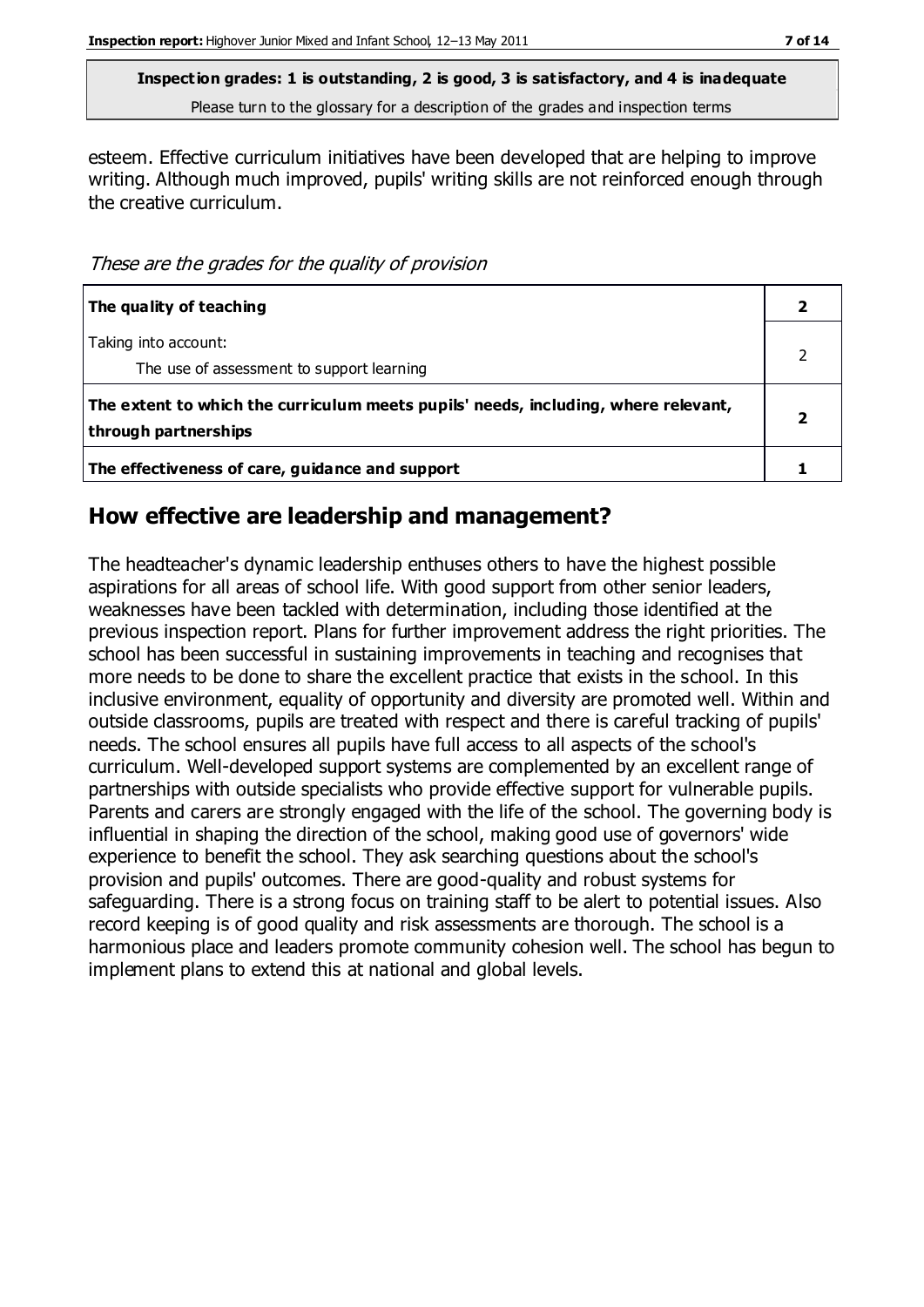Please turn to the glossary for a description of the grades and inspection terms

| The effectiveness of leadership and management in embedding ambition and driving<br><i>improvement</i>                                                           |                         |
|------------------------------------------------------------------------------------------------------------------------------------------------------------------|-------------------------|
| Taking into account:<br>The leadership and management of teaching and learning                                                                                   | 2                       |
| The effectiveness of the governing body in challenging and supporting the<br>school so that weaknesses are tackled decisively and statutory responsibilities met | $\overline{\mathbf{2}}$ |
| The effectiveness of the school's engagement with parents and carers                                                                                             | 1                       |
| The effectiveness of partnerships in promoting learning and well-being                                                                                           | 1                       |
| The effectiveness with which the school promotes equality of opportunity and tackles<br>discrimination                                                           | $\overline{\mathbf{2}}$ |
| The effectiveness of safeguarding procedures                                                                                                                     | $\overline{\mathbf{2}}$ |
| The effectiveness with which the school promotes community cohesion                                                                                              | $\mathbf{2}$            |
| The effectiveness with which the school deploys resources to achieve value for money                                                                             | 2                       |

These are the grades for leadership and management

## **Early Years Foundation Stage**

The outstanding quality of the Nursery and Reception classes ensures that children get off to a flying start, especially in the development of their personal, social and emotional skills and creative development. This has not yet had time to have a marked impact on pupils' attainment at the end of Year 6. Nevertheless, it provides a strong basis for future development. The Early Years Foundation Stage is highly effective in promoting children's positive attitudes towards school and their excellent behaviour. Children work and play in a stimulating environment which is both warm and welcoming. Teaching is good, with some that is outstanding. Children's learning is well-planned and pitched to their understanding. Assessment of their work is very thorough and progress is tracked meticulously and reported regularly to parents and carers. There is a very good balance between activities initiated by children and those instigated by adults. The high levels of pastoral support found throughout the school are also evident in the Early Years Foundation Stage. Links with parents and carers are close and effective. Parents and carers are very supportive. The experienced Early Years Foundation Stage practitioner provides strong leadership and management. Her highly effective management of the children's learning ensures that all make outstanding progress.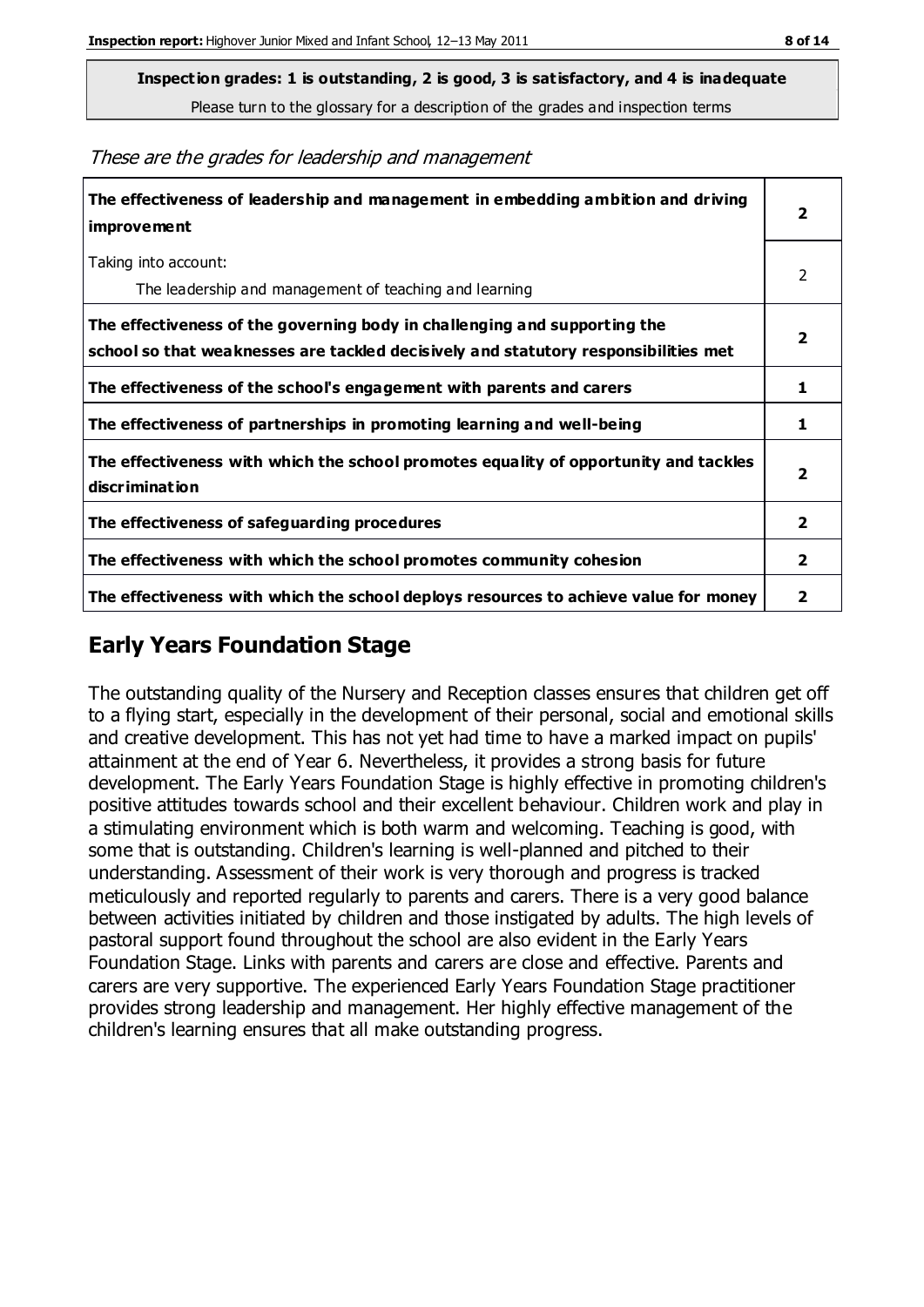Please turn to the glossary for a description of the grades and inspection terms

These are the grades for the Early Years Foundation Stage

| Overall effectiveness of the Early Years Foundation Stage                             |  |  |
|---------------------------------------------------------------------------------------|--|--|
| Taking into account:<br>Outcomes for children in the Early Years Foundation Stage     |  |  |
| The quality of provision in the Early Years Foundation Stage                          |  |  |
| The effectiveness of leadership and management of the Early Years Foundation<br>Stage |  |  |

## **Views of parents and carers**

The response rate from parents and carers to the questionnaire was broadly in line with that found nationally. The vast majority of parents and carers who returned the questionnaire were overwhelmingly positive about the school and its impact on their children's learning and well-being. These responses reflect the school's very positive relationship with most groups of parents and carers. A very small number of parents and carers expressed concerns about the proposed expansion of the school by the local authority. Overall, parents' and carers' views reflect the inspection findings that this is a good school which does many things outstandingly well.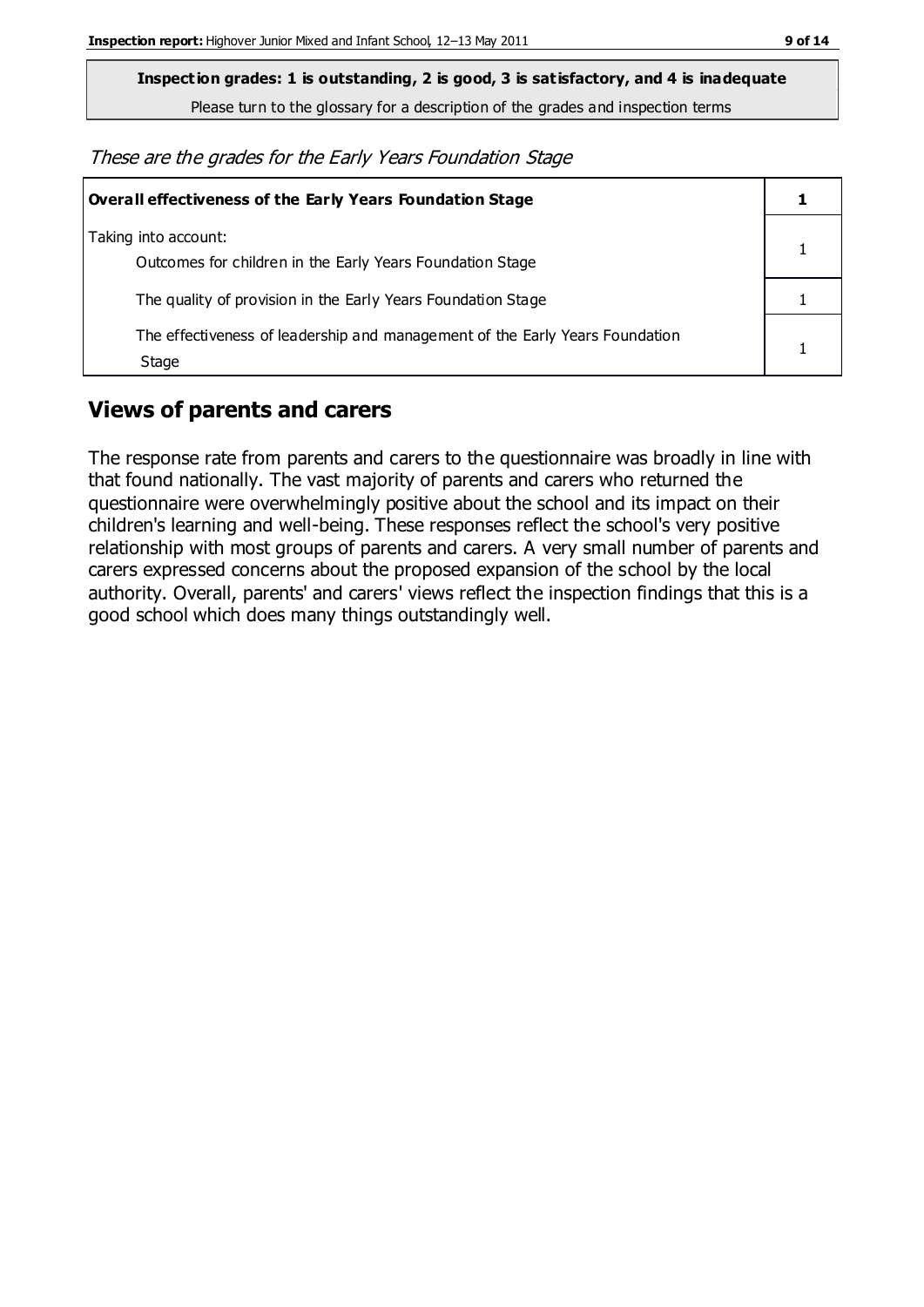#### **Responses from parents and carers to Ofsted's questionnaire**

Ofsted invited all the registered parents and carers of pupils registered at Highover Junior Mixed and Infant school to complete a questionnaire about their views of the school.

In the questionnaire, parents and carers were asked to record how strongly they agreed with 13 statements about the school. The inspection team received 85 completed questionnaires by the end of the on-site inspection. In total, there are 238 pupils registered at the school.

| <b>Statements</b>                                                                                                                                                                                                                                       |              | <b>Strongly</b><br>Agree<br>agree |              |               | <b>Disagree</b> |                | <b>Strongly</b><br>disagree |                |
|---------------------------------------------------------------------------------------------------------------------------------------------------------------------------------------------------------------------------------------------------------|--------------|-----------------------------------|--------------|---------------|-----------------|----------------|-----------------------------|----------------|
|                                                                                                                                                                                                                                                         | <b>Total</b> | $\frac{0}{0}$                     | <b>Total</b> | $\frac{0}{0}$ | <b>Total</b>    | $\frac{0}{0}$  | <b>Total</b>                | $\frac{1}{2}$  |
| My child enjoys school                                                                                                                                                                                                                                  | 61           | 72                                | 23           | 27            | 0               | $\mathbf 0$    | 1                           | $\mathbf{1}$   |
| The school keeps my child<br>safe                                                                                                                                                                                                                       | 59           | 69                                | 25           | 29            | 1               | $\mathbf{1}$   | $\mathbf 0$                 | $\mathbf 0$    |
| My school informs me about<br>my child's progress                                                                                                                                                                                                       | 33           | 39                                | 43           | 51            | 8               | 9              | $\mathbf{1}$                | $\mathbf{1}$   |
| My child is making enough<br>progress at this school                                                                                                                                                                                                    | 39           | 46                                | 40           | 47            | 5               | 6              | 0                           | $\mathbf 0$    |
| The teaching is good at this<br>school                                                                                                                                                                                                                  | 41           | 48                                | 39           | 46            | 5               | 6              | $\mathbf 0$                 | $\mathbf 0$    |
| The school helps me to<br>support my child's learning                                                                                                                                                                                                   | 31           | 36                                | 50           | 59            | 3               | 4              | $\mathbf 0$                 | $\mathbf 0$    |
| The school helps my child to<br>have a healthy lifestyle                                                                                                                                                                                                | 35           | 41                                | 49           | 58            | 0               | $\mathbf 0$    | $\mathbf 0$                 | $\mathbf 0$    |
| The school makes sure that<br>my child is well prepared for<br>the future (for example<br>changing year group,<br>changing school, and for<br>children who are finishing<br>school, entering further or<br>higher education, or entering<br>employment) | 41           | 48                                | 35           | 41            | $\overline{4}$  | 5              | $\mathbf 0$                 | $\mathbf 0$    |
| The school meets my child's<br>particular needs                                                                                                                                                                                                         | 38           | 45                                | 42           | 49            | 4               | 5              | $\mathbf 0$                 | $\mathbf 0$    |
| The school deals effectively<br>with unacceptable behaviour                                                                                                                                                                                             | 33           | 39                                | 37           | 44            | 6               | 7              | $\overline{2}$              | $\overline{2}$ |
| The school takes account of<br>my suggestions and concerns                                                                                                                                                                                              | 29           | 34                                | 41           | 48            | $\overline{7}$  | 8              | $\overline{2}$              | 2              |
| The school is led and<br>managed effectively                                                                                                                                                                                                            | 48           | 56                                | 35           | 41            | $\overline{2}$  | $\overline{2}$ | $\mathbf 0$                 | $\mathbf 0$    |
| Overall, I am happy with my<br>child's experience at this<br>school                                                                                                                                                                                     | 50           | 59                                | 30           | 35            | 5               | 6              | $\mathbf 0$                 | $\mathbf 0$    |

The table above summarises the responses that parents and carers made to each statement. The percentages indicate the proportion of parents and carers giving that response out of the total number of completed questionnaires. Where one or more parents and carers chose not to answer a particular question, the percentages will not add up to 100%.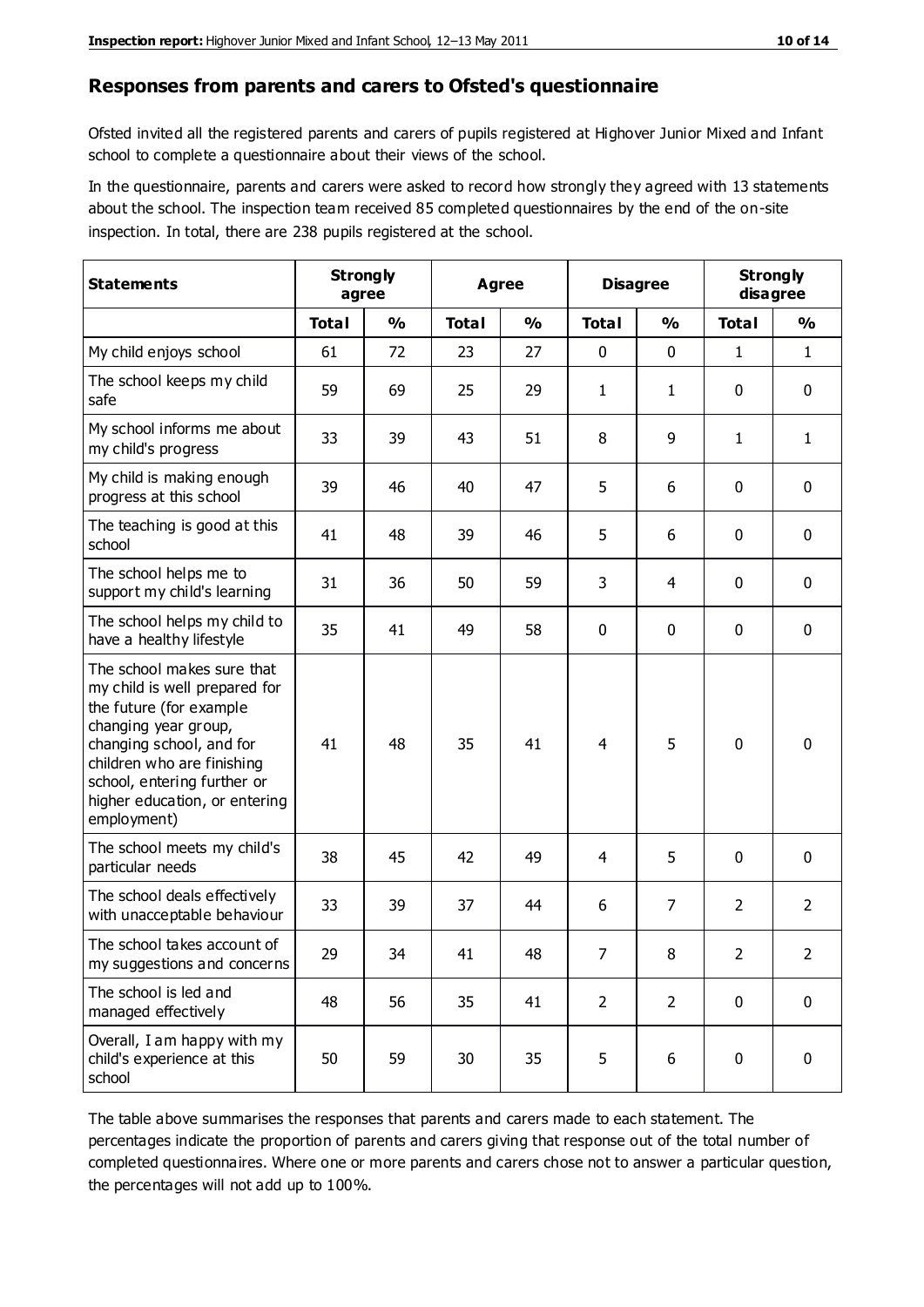## **Glossary**

| Grade   | <b>Judgement</b> | <b>Description</b>                                                                                                                                                                                                            |
|---------|------------------|-------------------------------------------------------------------------------------------------------------------------------------------------------------------------------------------------------------------------------|
| Grade 1 | Outstanding      | These features are highly effective. An outstanding school<br>provides exceptionally well for all its pupils' needs.                                                                                                          |
| Grade 2 | Good             | These are very positive features of a school. A school that<br>is good is serving its pupils well.                                                                                                                            |
| Grade 3 | Satisfactory     | These features are of reasonable quality. A satisfactory<br>school is providing adequately for its pupils.                                                                                                                    |
| Grade 4 | Inadequate       | These features are not of an acceptable standard. An<br>inadequate school needs to make significant improvement<br>in order to meet the needs of its pupils. Ofsted inspectors<br>will make further visits until it improves. |

#### **What inspection judgements mean**

#### **Overall effectiveness of schools**

|                       | Overall effectiveness judgement (percentage of schools) |      |                     |                   |
|-----------------------|---------------------------------------------------------|------|---------------------|-------------------|
| <b>Type of school</b> | <b>Outstanding</b>                                      | Good | <b>Satisfactory</b> | <b>Inadequate</b> |
| Nursery schools       | 46                                                      | 48   | 6                   |                   |
| Primary schools       | 6                                                       | 47   | 40                  | 7                 |
| Secondary schools     | 12                                                      | 39   | 38                  | 11                |
| Sixth forms           | 13                                                      | 42   | 41                  | 3                 |
| Special schools       | 28                                                      | 49   | 19                  | 4                 |
| Pupil referral units  | 14                                                      | 45   | 31                  | 10                |
| All schools           | 10                                                      | 46   | 37                  |                   |

New school inspection arrangements were introduced on 1 September 2009. This means that inspectors now make some additional judgements that were not made previously.

The data in the table above are for the period 1 September 2010 to 31 December 2010 and are consistent with the latest published official statistics about maintained school inspection outcomes (see **[www.ofsted.gov.uk](http://www.ofsted.gov.uk/)**).

The sample of schools inspected during 2010/11 was not representative of all schools nationally, as weaker schools are inspected more frequently than good or outstanding schools.

Percentages are rounded and do not always add exactly to 100.

Sixth form figures reflect the judgements made for the overall effectiveness of the sixth form in secondary schools, special schools and pupil referral units.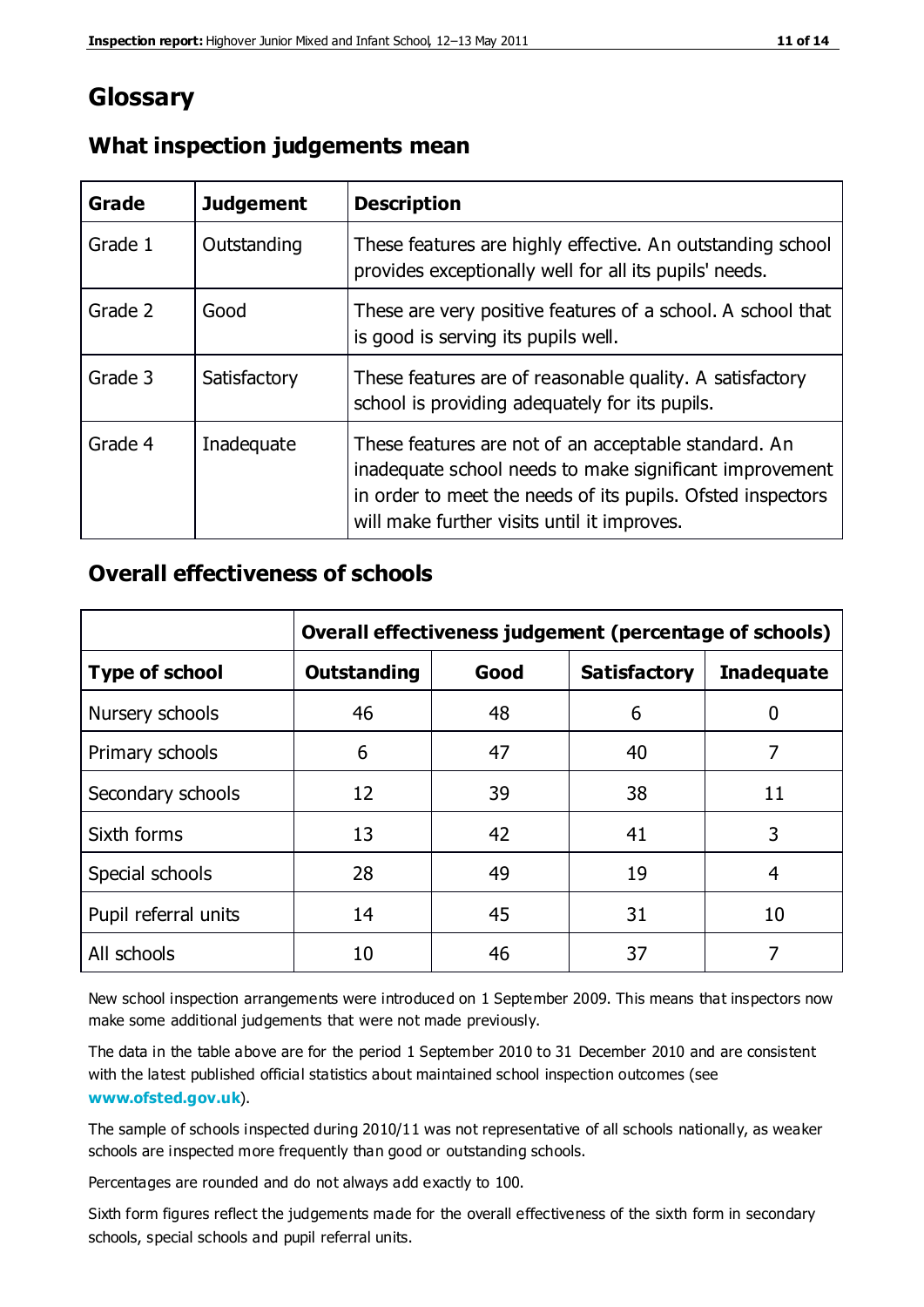# **Common terminology used by inspectors**

| Achievement:               | the progress and success of a pupil in their learning,<br>development or training.                                                                                                                                                          |  |  |
|----------------------------|---------------------------------------------------------------------------------------------------------------------------------------------------------------------------------------------------------------------------------------------|--|--|
| Attainment:                | the standard of the pupils' work shown by test and<br>examination results and in lessons.                                                                                                                                                   |  |  |
| Capacity to improve:       | the proven ability of the school to continue<br>improving. Inspectors base this judgement on what<br>the school has accomplished so far and on the quality<br>of its systems to maintain improvement.                                       |  |  |
| Leadership and management: | the contribution of all the staff with responsibilities,<br>not just the headteacher, to identifying priorities,<br>directing and motivating staff and running the school.                                                                  |  |  |
| Learning:                  | how well pupils acquire knowledge, develop their<br>understanding, learn and practise skills and are<br>developing their competence as learners.                                                                                            |  |  |
| Overall effectiveness:     | inspectors form a judgement on a school's overall<br>effectiveness based on the findings from their<br>inspection of the school. The following judgements,<br>in particular, influence what the overall effectiveness<br>judgement will be. |  |  |
|                            | The school's capacity for sustained<br>improvement.                                                                                                                                                                                         |  |  |
|                            | Outcomes for individuals and groups of pupils.                                                                                                                                                                                              |  |  |
|                            | The quality of teaching.                                                                                                                                                                                                                    |  |  |
|                            | The extent to which the curriculum meets<br>pupils' needs, including, where relevant,<br>through partnerships.                                                                                                                              |  |  |
|                            | The effectiveness of care, guidance and<br>support.                                                                                                                                                                                         |  |  |
| Progress:                  | the rate at which pupils are learning in lessons and<br>over longer periods of time. It is often measured by<br>comparing the pupils' attainment at the end of a key                                                                        |  |  |

stage with their attainment when they started.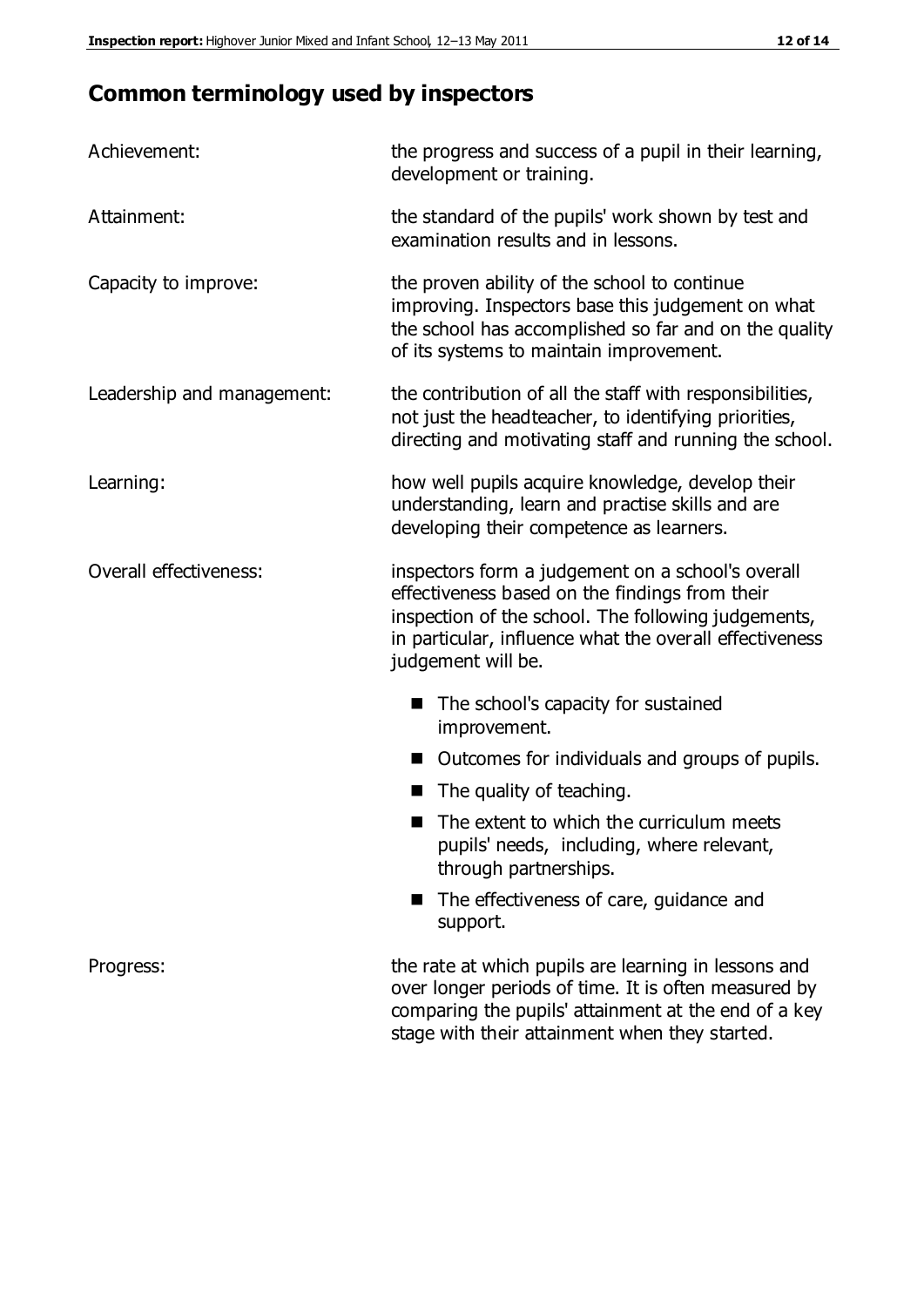#### **This letter is provided for the school, parents and carers to share with their children. It describes Ofsted's main findings from the inspection of their school.**

16 May 2011

#### Dear Pupils

#### **Inspection of Highover Junior Mixed and Infant School, Hitchin, SG4 0JP**

Thank you for your warm welcome when I came with my colleagues to inspect your school recently. Our conversations with you were extremely useful and a great help in enabling us to reach our judgements.

You will be pleased to know that you go to a good school. You will also be pleased to know that it does many things outstandingly well. Top of the list is how well the school cares for and supports each and everyone of you. It was a pleasure to see how wellbehaved you are and how well you all get on together. You have lots of opportunities to keep fit and stay healthy and it is good to see so many of you joining in these activities after school. Almost all of you say you enjoy school and we could see that in most lessons and in much of your work. You make good progress because of the extra help you get and you have activities which are often memorable and exciting to do. By the time you leave, your attainment is similar to that found in most schools and is improving, so you are well prepared for secondary education.

Your headteacher and other leaders have worked hard to improve teaching and this is helping you to learn better. However, there are two things we want to happen that will make your school even better. To help you make faster progress, we have asked that:

- teachers work even more closely together to learn from each other
- you are provided with more opportunities to write in different subjects.

You can help by always trying your best.

Yours sincerely

Susan Thomas-Pounce Lead inspector